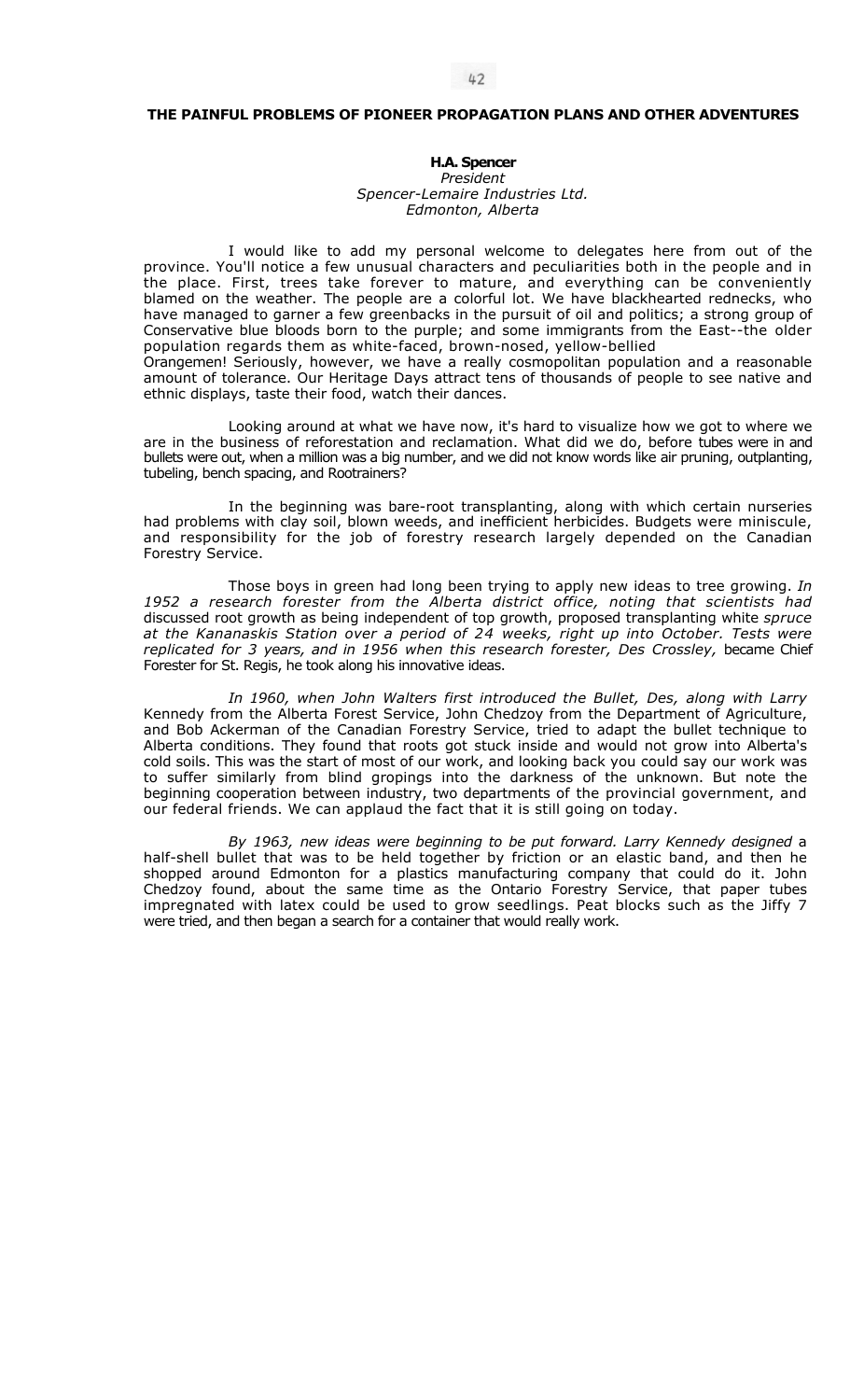The thing that I remember most clearly from those days was the incomplete knowledge base. We would think of a solution and would have to try that solution without fully knowing its side effects. Often there would be 10 or more designs, all being tried at once. Problems would get compounded such as, for example, when unsterile cardboard tubes were tried with scorched peat that was short-fibered and everything died, or when waxed cartons were tried instead of plastic trays, and Rocky Mountain House Nursery grew a beautiful bunch of mushrooms.

Uppermost in our minds at first was the experience of the bullets, that the roots of a small seedling could not get out of the drainage hole provided and that the bullet should allow for expansion by being made in pieces. (Walter's latest design follows this idea!) Trials made by Joe Soos and company several years later showed that split bullets worked after a fashion, but the first results were not so great. As I mentioned, Larry Kennedy's design was to have the bullet open easily to let the roots out, and he thought of a two-shell unit bound with an elastic band. The idea was that the band would rot in the soil, there would be easy egress for the roots from the join all around the two halves, and it seemed like a terrific idea. We calculated that we might persuade people to plant up to 100 000 trees this way. We did not reckon with the elemental forces of nature, however. (And we grossly underestimated the eventual market.)

First, we chose a rubber band of enduring and superior quality that six years after being buried in Alberta's cold and relatively inactive soil was still there, holding the two halves of the shell together. Second, we put some lateral grooves around the sides of the shells to act as anchors for the elastic band. These indentations would turn the lateral roots as they reached the side walls, and spiralling within the container was deadly. Third, the containers were very hard to handle, with their sharp points, their tabs sticking out on each side, and their awkward shape. And fourth, the unknown factor, many of the transplants were lost because they were a bright blue. A lot of the seedlings were pulled

out and broken to pieces because of the curiosity of magpies. There was one side feature that was somewhat beneficial to the effort, and that was that frost did not heave these containers out, since there was a certain amount of friction plus a locking effect caused by the lateral grooves and the rubber band.

Subsequently, in Alberta we had some doubts about tubes, thinking it would be difficult to keep the medium inside, that it would fall out when taken to the field, and so on. About 25 different ideas were tried, from square cross-sectioned bullets that were folded over to little blocks made of a foamed cement. We were not very successful. But along the way, a number of ideas showed real promise. One of our problems was bad peat, which had not been sterilized. It was thought that we should use containers and media that were sterile.

An early experimental container was the Oasis block, a foamed open-celled phenol-formaldehyde material used by florists for holding cut flowers. We took a block, cut through with a saw in both directions to form a grid of containers 3/4" x 3/4" x 3" deep. A small depression was carved with a sharp point in the tops, and a seed was placed in each and covered with a little soil. There was a little difficulty with roots moving from one block to the next, but this was thought unimportant, since a minor amount of pruning prior to transplanting might stimulate root growth even if the seedlings were shocked.

The second idea was a container made from cigarette filter material. These were 3/4" in diameter by 3-1/4" long and were prepared by being placed in a tray and watered; then the seeds were forced into the filter material.

A side note on this: the seeds could not turn over or decide which way was up. When they germinated the root would sometimes head off up into the air. The problem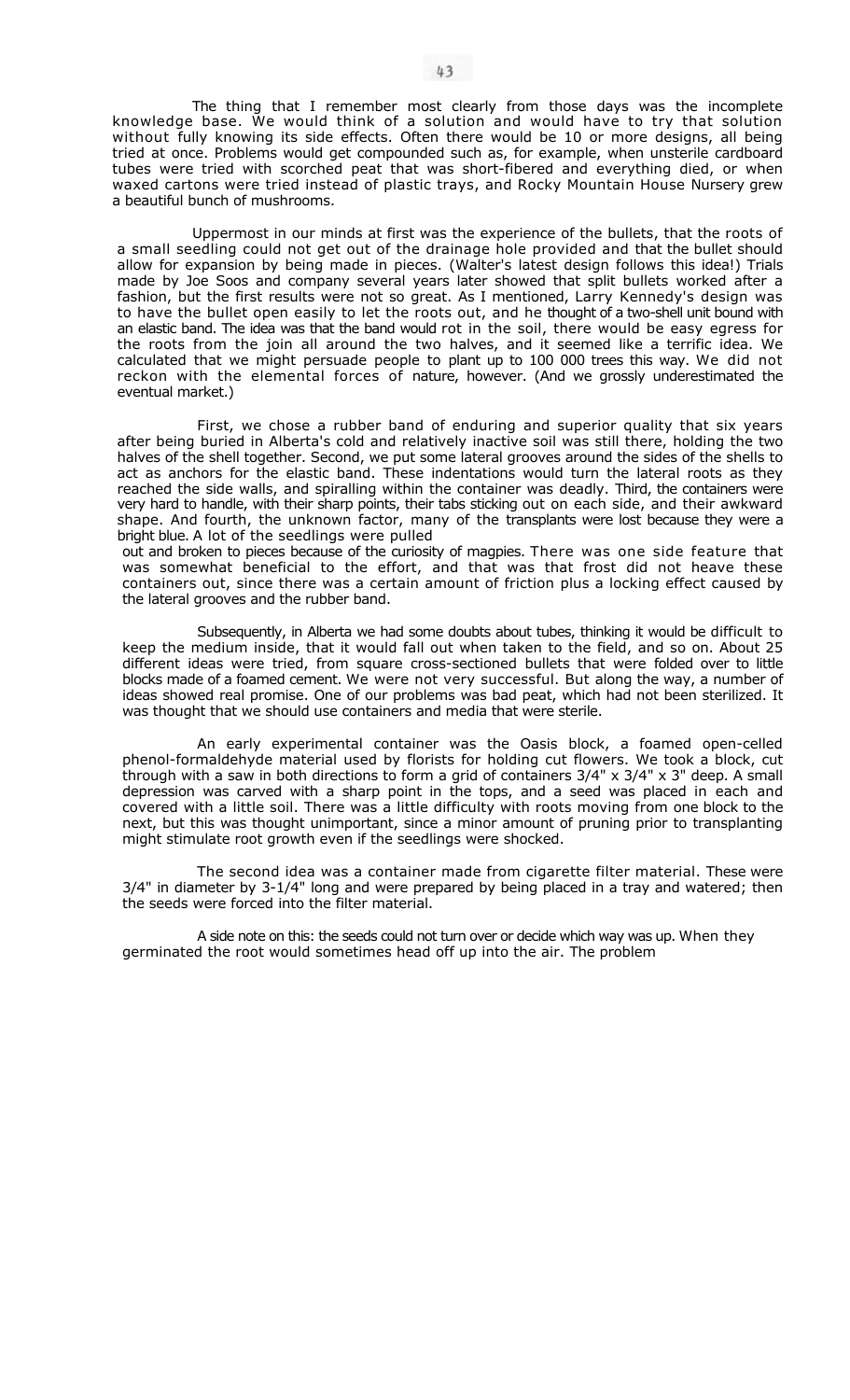was solved by forming a small pocket in the top of the filter material and again covering the seed with soil.

Both ideas failed in the field. With the slightest projection of the porous or filter material to the atmosphere, the container would act as a wick, drawing all the moisture out and evaporating it, and drying out the soil for some distance around. The cigarette filter material was also particularly attractive to field mice, who used it to line their nests.

Another step forward was unconsciously taken when the roots were grown in the longitudinally directed media. It was observed that the roots would follow straight lines in the general direction of the parallel spaces between both filter fibers and long cavities in the Oasis material and did not form the usual branched pattern.

Meanwhile, urgency had been mounting for implementation of one or other of the dozens of systems tried at that time. By this I mean we were told we had to get the lead out! Public relations was one of the forces that led us into the next error. At the time, the split styrene tube was the best available plantable container. It was assumed that roots would grow out the bottom and that the roots would hold the growing medium together. The split side was to allow root pressure to force the container apart and prevent girdling.

The process was adopted and used for 5 years by both government and industry. We standardized the size of trays, and the Alberta Forest Service and North Western Pulp and Power refined the systems of filling, growing in the greenhouse, hardening-off, transporting to the planting site, and out-planting.

But, during that 5 years several of us had some concerns. Our experience with root spiralling, and the fact that in some sites the best nutrition the plants could get was in the top 3" of soil (where it was prevented from reaching the plant by the impervious styrene tube), drove us to examine ways of removing the tube before the plant went into the ground. We experimented with razor slitting, with fingers that would unfold the tube and allow the plug to drop free, or with building in a weak spot that would break. None of these ideas really worked. Styrene has a shear strength of 2000 psi, and anything we designed seemed to require several hands to operate. Bob Carman, silviculturist with St. Regis, suggested a styrofoam block with tube-size holes in it that could eliminate the trays. We decided against this partly because of tooling costs and partly because we could see extraction problems. During this time we discovered the hard way that tubes held together in a plastic tray would allow roots to mat all over the bottom, making transplanting very difficult. The solution was to paint the bottom of the tray with a copper salt chemical. While trying to make the trays less expensive, it was decided to purchase a number of foam styrene ones. Unfortunately, the solvent for the copper dissolved the tray bottoms!

In September 1970, Bob Fish, who took over from John Chedzoy, hosted a meeting of the Inland Empire forest group in Edmonton. We were all introduced to the B.C. Styroblock and the Alberta Research Council's "sausage" container. I showed the group an experimental hexagonal grid container block I had made up for the U.S. Forest Service at Bottineau, North Dakota. Following the discussions, Jim Kinghorn of the Canadian Forestry Service described the action of roots being air-pruned and the necessity for the blocks to be held up off the ground to prevent roots from jumping the distance to the ground and finding a hold. He told us that in working with bullets the Canadian Forestry Service had decided to remove seedlings from the shells and had discovered or rediscovered the principle of air pruning and its effects on root branching.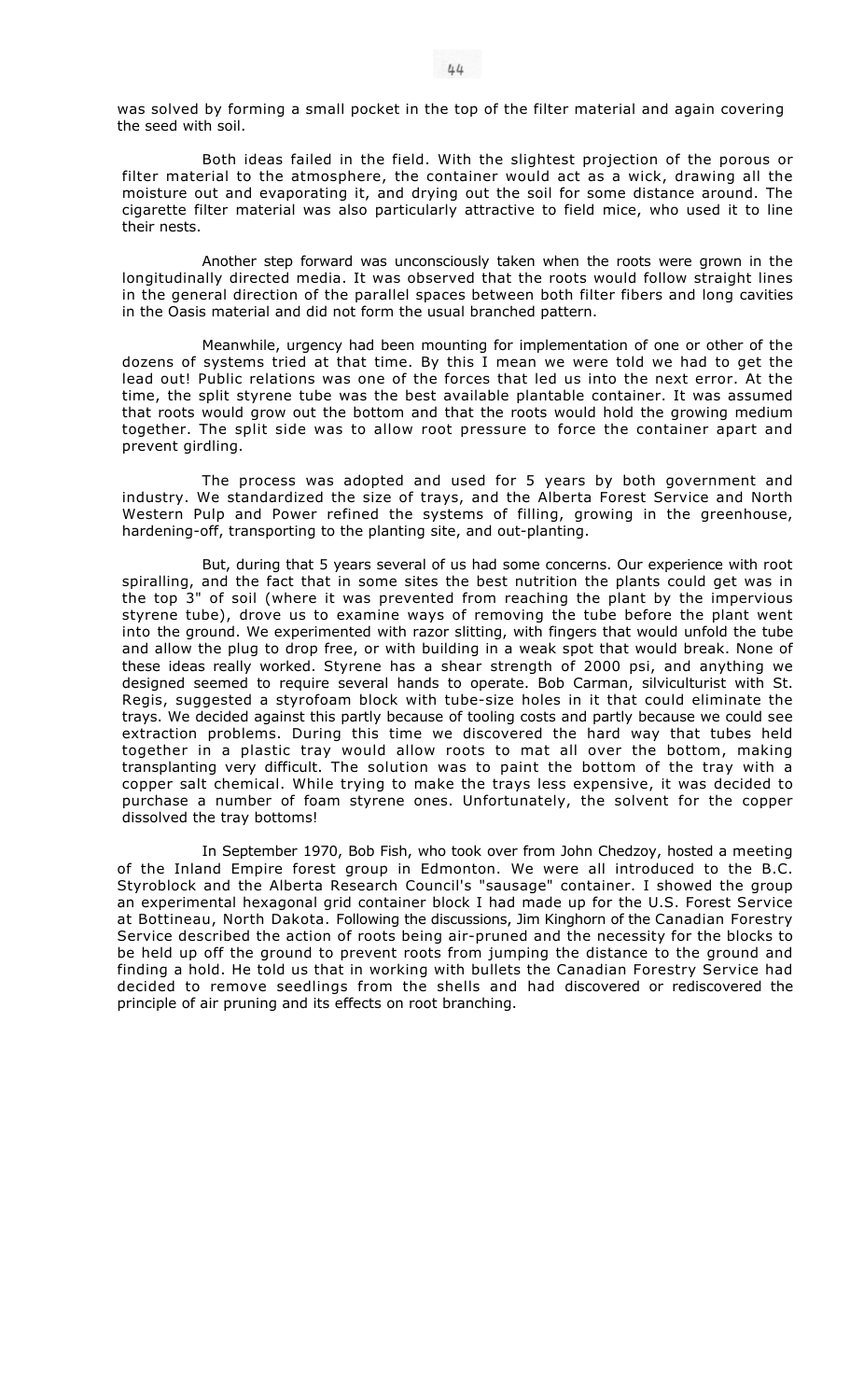Listening to him talk, I thought that a book design, by which the seedlings could be extracted very easily, and grooves, which would direct the roots to grow quickly to the drainage holes, would be beneficial features.

We could see the potential for the idea. After discussions with people who would be the main purchasers of the new design, North Western Pulp and Power and the Alberta Forest Service, we began work for production of the original Rootrainers. We had samples under test by December and results by January. The roots really went straight and followed the grooves instead of spiralling. Patents were applied for.

We designed production tools to provide two sizes at once, for North Western Pulp and Power and for the Provincial Tree Nursery. Tooling was barely completed in time for the growing season, but tests were successful, and we were off and running.

Rootrainers went through at least 25 design changes to arrive at the present style. We at first wanted round containers, to fit dibble holes exactly. Then we found out that the planters used mattocks or spades, so we would not need to have a round container and could get better greenhouse utilization using square or rectangular ones.

The first boxes to hold the Rootrainers had no ventilation holes in the base, and we tried to depend on little knobs on the bottom of each book to hold the box up and prevent roots from growing any more. That did not work. We tried special designs to keep the books from getting out of line and finally developed corrugations that fit back to back and held the books solidly. We redesigned the shiplap seal to be one-sided instead of having to fit in pairs. We modified the lock-over ears to come up higher and thus prevent root wandering. We made a folding box so it could be shipped some distance and redesigned that several times to improve its practicality. The latest design has just been finished, and we now have developed five Rootrainer sizes, which are still not enough for the demand. Tests are being performed continually, on new materials, on new additives, on different shapes, various growing media, and so on, in available laboratories such as the Provincial Tree Nursery, the Northern Forest Research Centre, and the USDA Forest Service labs at North Dakota. Through the cooperation of these organizations we are able to solve field problems.

One problem we have been concerned with from the beginning is the filling of these small, deep containers with peat and peat and vermiculite mixes. Recently, the Provincial Tree Nursery built a shaker table that has some special characteristics. The main one is that it works very well. Vibrating horizontally with an amplitude of half an inch, the shaker table is able to settle a sticky wet mass of peat into the cavities. Operators place five trays in a holding rack and start the vibrator, and a conveyor belt brings peat to be dumped on the Rootrainers. By hand brushing, the material is spread evenly over the trays. Individual trays are then taken out and manually drop-compacted on bars in front of the shaker table, then placed back in the table for another vibratory filling. Our newest design, a modification of this has been tried out at various amplitudes and speeds and is capable of faster and more uniform filling. The prototype, sold to Simpson Timber, does a very acceptable job.

We look forward to many changes, both in design and fabrication methods. For now, however, we have a working system that pleases most people. We have turned our attention to streamlining the Rootrainer manufacturing process. Our new development is a folder-upper that will fill trays with folded Rootrainers. Many other machinery designs are on the drafting board, and we continue to see new applications for the Rootrainers system. At Spencer-Lemaire, we all enjoy the challenges.